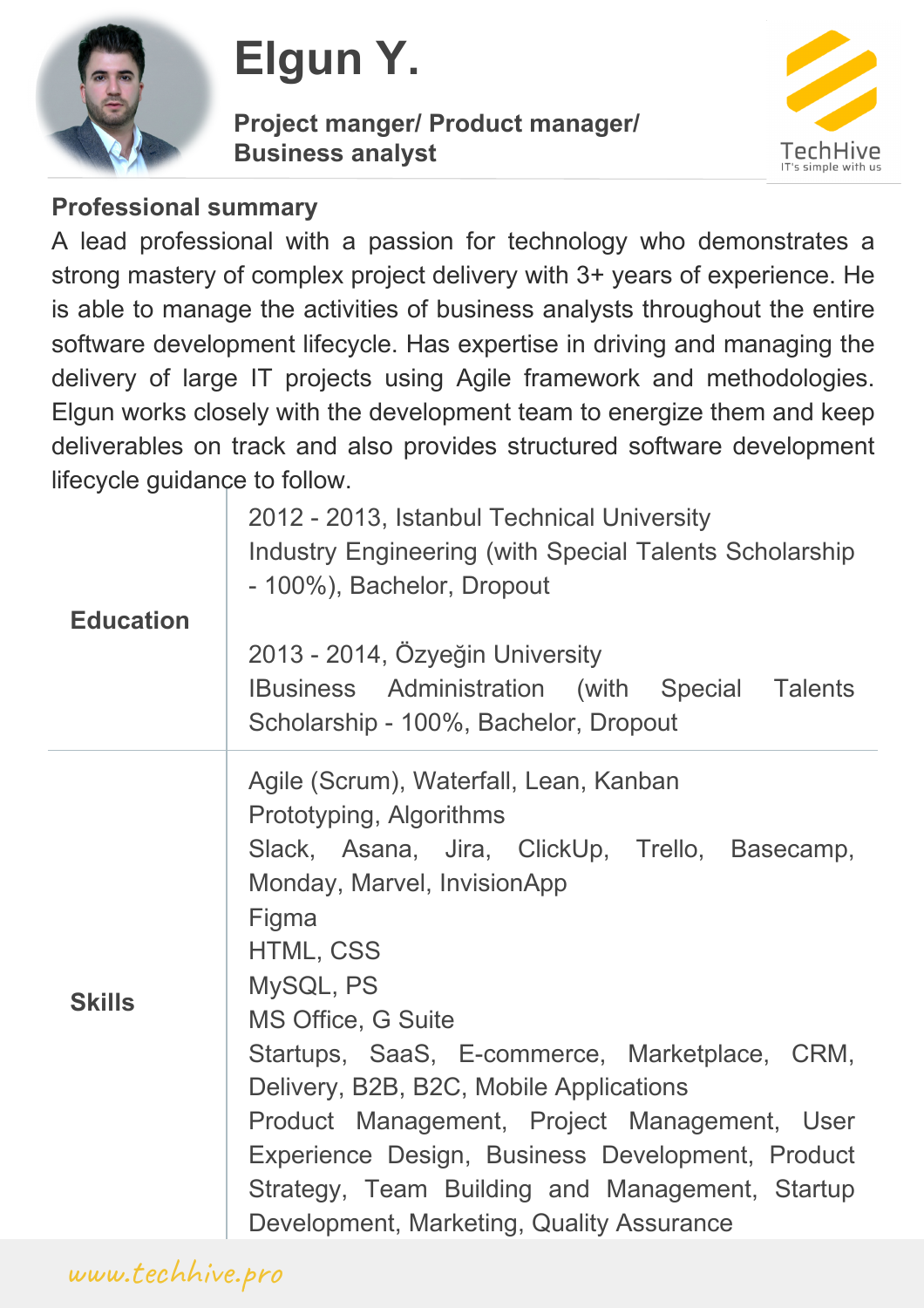| <b>Projects</b> | <b>Turkey Suppliers - B2B Startup</b><br>Suallar.az - SaaS Startup for Students<br>Modabu.az - Marketplace for Fashion Industry,<br>SkyBox.az - Delivery |
|-----------------|----------------------------------------------------------------------------------------------------------------------------------------------------------|
| Period          | Mar $2020 - \text{ till now}$                                                                                                                            |
| Role            | Project manger/ Product manager/Business analyst                                                                                                         |
| Tools           | Slack, Jira, ClickUp, Figma, Confluence, G Suite                                                                                                         |

### **Responsibilities**

- Built 20+ people of a highly talented team of designers, developers;
- Led products and projects;
- Developed project plans, goals, and budgets;
- Identified needed resources:
- Developed user-centered mindset and culture in the company;
- Managed backlog of user stories for different products simultaneously;
- Collaborated with stakeholders from the USA, China, Australia, UK to understand business problem statements and convert them into user stories;
- Guided the teams in successful Scrum adoption, by streamlining processes and ensuring that every member on the team follows the Scrum framework;
- Hosted daily stand-up meetings, sprint planning meetings, retrospectives and reviews;
- Smoothed out obstacles, facilitated events, ensured transparency in processes, resolved conflicts, helped the team understand the scope of work and how to follow goals to create high-end products;
- Troubleshooting of all products in all stages of completion.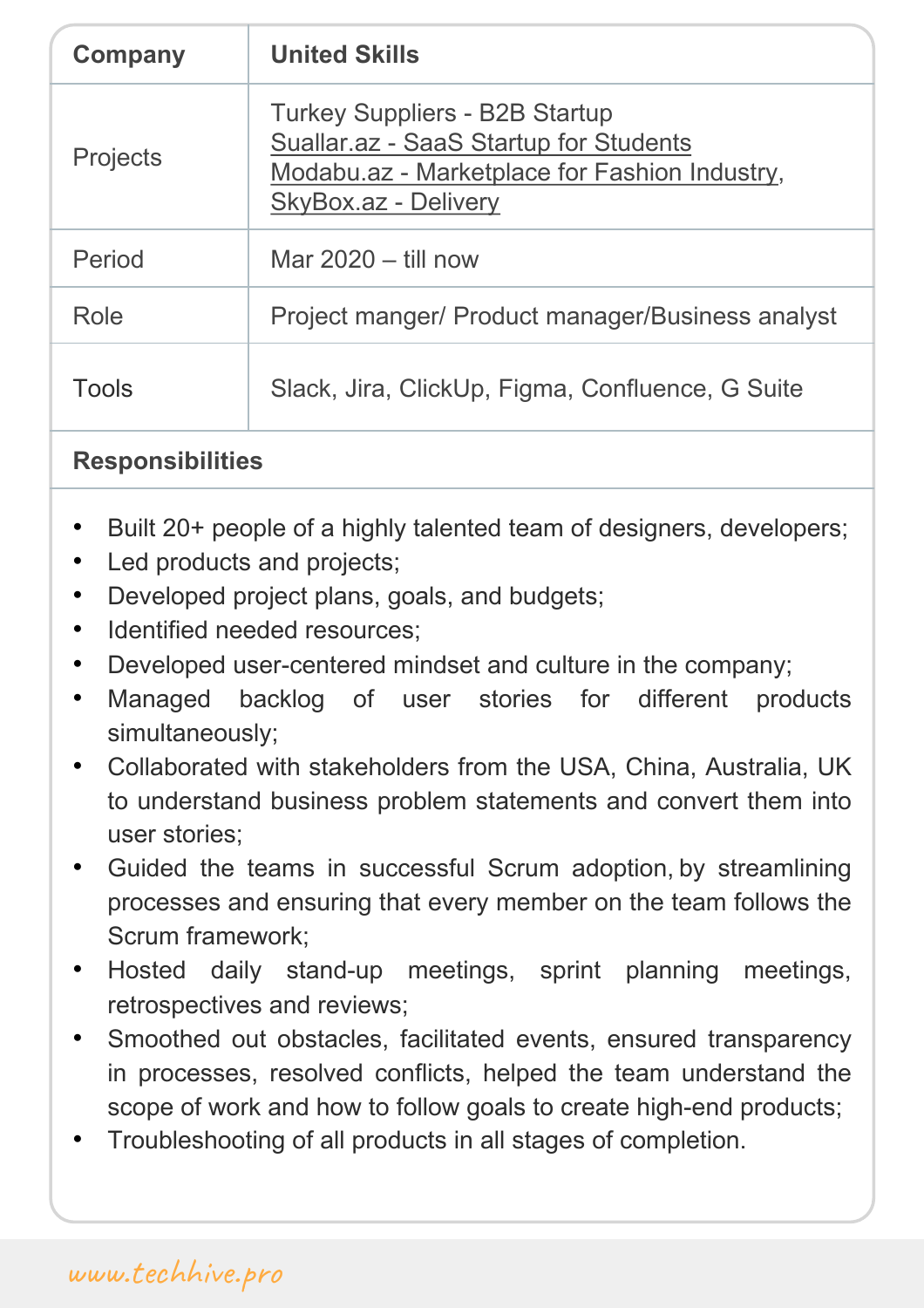| UUIIIpail | vveu.az                                                                                         |
|-----------|-------------------------------------------------------------------------------------------------|
| Project   | Only and largest wedding startup of Azerbaijan -<br>marketplace for wedding vendors and couples |
| Period    | May 2019 - May 2019                                                                             |
| Role      | <b>Product Manager</b>                                                                          |
| Tools     | Slack, Jira, ClickUp, Trello, Figma, G Suite                                                    |

### **Responsibilities**

- Built and managed 15+ people of design, development, sales, marketing teams;
- Defined the product vision, product roadmap, and product positioning;
- Gathered, managed, and prioritized market and customer requirements;
- Defined product growth strategy;
- Created product requirements for the design and development team;
- Balanced the needs of the users and limitations defined by stakeholders;
- Gathered customer feedback to further improve the product;
- Managed the health and performance of the team by monitoring the members;
- Managed and prioritized the product backlog;
- Analysed pricing and focused on increasing product profitability;
- Led UX and UI team members to create user stories, wireframes, and prototypes of the product;
- Worked with digital marketing and sales team to convert leads;
- Created and followed up internal KPIs;
- Created financial statements, P&L, and presentations for investors;
- Fundraised from multiple investors and sponsors to grow product.